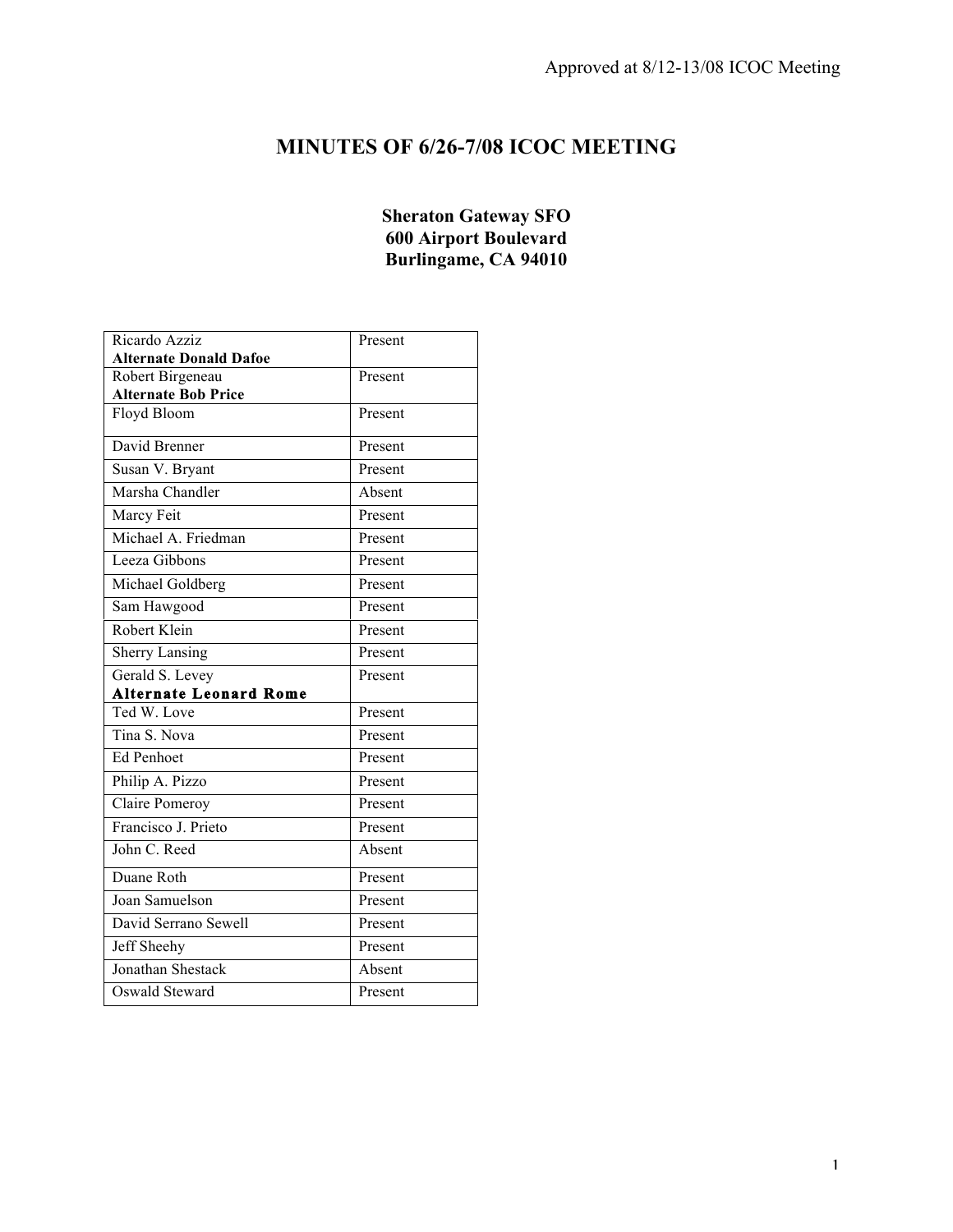# **Agenda Item # 4: Approval of minutes from May 6-7, 2008 ICOC meetings.**

# **Motion:**

- Ms. Lansing moved for approval of the minutes.
- Mr. Roth seconded the motion.

# **Vote:**

• The ICOC, by voice vote, approved the minutes.

To view the minutes as approved, see this URL: http://www.cirm.ca.gov/minutes/pdf/2008/05-06\_07-08.pdf

# **Agenda Item # 5: Consideration of final approval of Major Facilities Grant Administration Policy.**

# **Motion:**

- Dr. Hawgood moved for approval of the Major Facilities Grant Administration policy.
- Mr. Roth seconded the motion.

# **Vote:**

• The ICOC, by voice vote, approved the Major Facilities Grant Administration Policy.

To see the policy as approved, see this URL: http://www.cirm.ca.gov/meetings/pdf/2008/062608 item\_5.pdf

# **Agenda Item # 6: Chairman's Report.**

Chairman Klein gave a report beginning with recognizing several CIRM staff member for their efforts to get the Major Facilities funds out the door following the May 2008 ICOC meeting at which final decisions were made on those applications. He also thanked California State Controller John Chiang and his staff, which, along with Margaret Ferguson on the CIRM staff, really went the extra mile to make sure the checks were issued as soon as possible.

Also mentioned in Chairman Klein's report were the two Memoranda of Understanding the CIRM recently signed with Canada and with the State of Victoria in Australia, emphasizing that we are not in competition with other states and nations, but are in a war against chronic disease and injury, and leveraging California's intellectual assets by collaborating with other nations, with each nation paying the costs of its own scientists, is essential to CIRM's mission.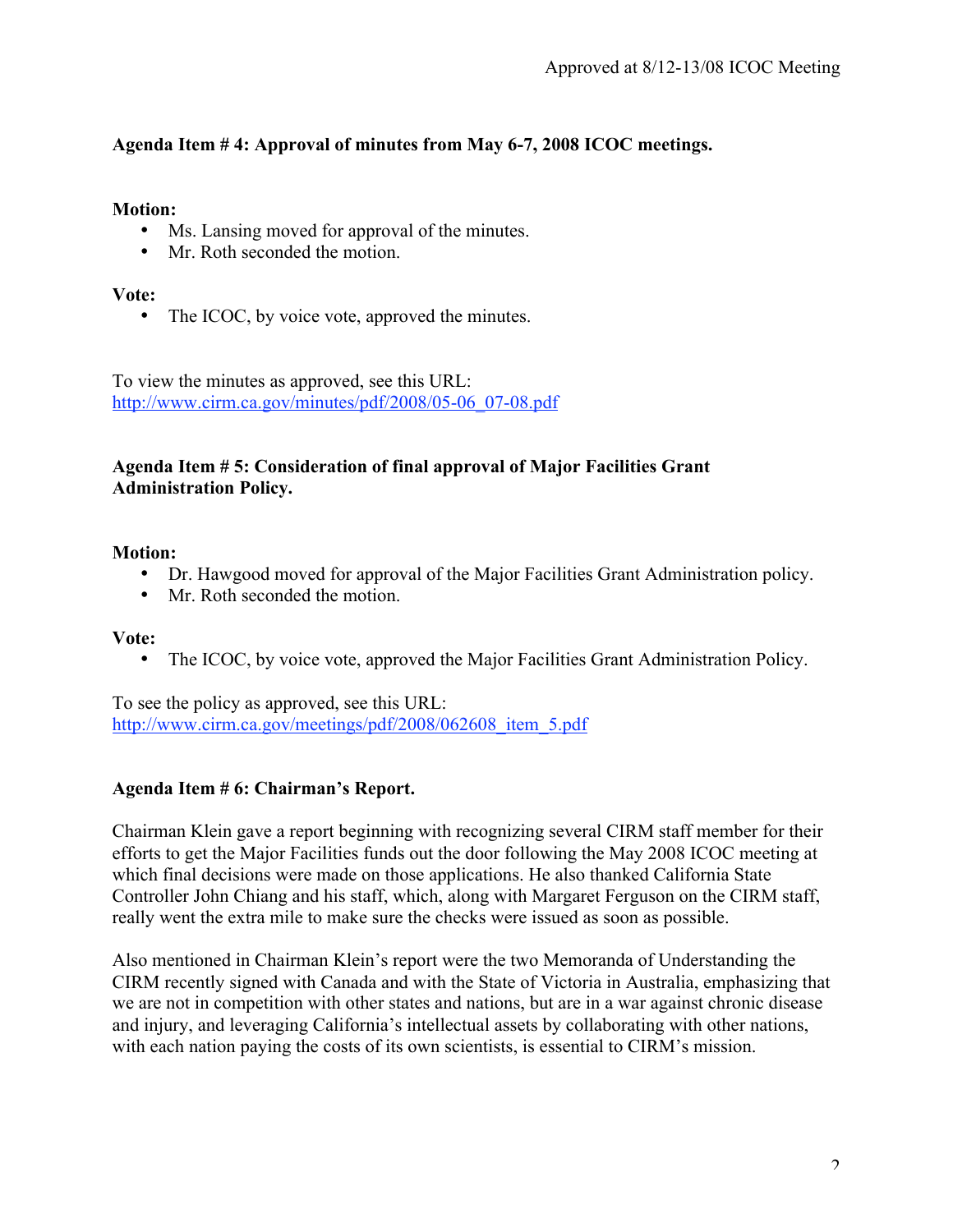Chairman Klein spoke briefly about the scientists from other US states who have selflessly given their time to the CIRM, and how many of them are hurting for funding in their own states. Related to this, and in general, CIRM must play a leadership role next year with Congress and the NIH in trying to raise NIH funding overall, and specifically for stem cell research.

# **Agenda Item # 7: President's Report**

Dr. Trounson gave an informative report, including information on several recent science articles, on his work with the CIRM staff, the 2008-9 budget and CIRM work with grantee institutions on compliance with CIRM regulations. He also spoke about CIM grantee productivity, and about CIRM linkages with other nations.

To view Dr. Trounson's slides for his report, see this URL: http://www.cirm.ca.gov/meetings/pdf/2008/062608\_item\_7.pdf

# **Agenda Item # 8: Presentation regarding potential collaborative arrangements with national and international funding agencies.**

Attorney Nancy Koch presented this item, reporting on the details of CIRM's recently signed Memoranda of Understanding with the nation of Canada and the State of Victoria in Australia. She also provided an update on other MOUs in discussion, and will report back to the ICOC on progress the next ICOC meeting.

### **Agenda Items # 9: Presentation on issues for consideration regarding clinical trials for human pluripotent stem cell derivatives.**

CIRM's Chief Scientific Officer, Dr. Marie Csete presented this item, providing a briefing on the FDA hearing on this topic in April 2008, which she attended. She provided details on what, specifically, was discussed at the meeting, estimating that three-fourths of the meeting had been devoted to the concern over development of teratomas in patients who will receive human embryonic stem cell derived products.

### **Agenda Item # 10: Consideration of recommendations from Grants Working Group on New Cell Lines applications.**

See below for a list of applications approved by the ICOC, along with the institution, PI and budget for each grant.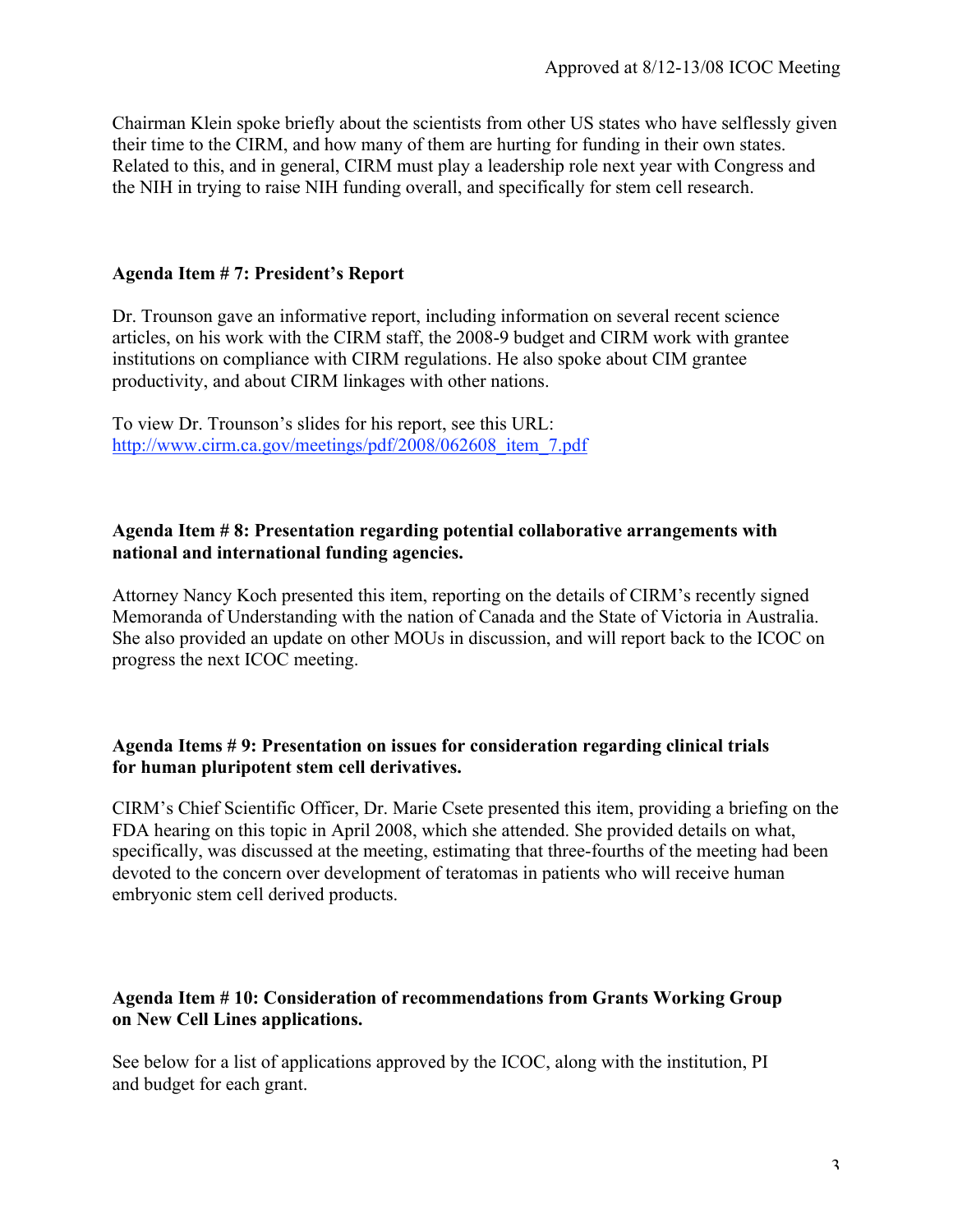| <b>Application</b><br><b>Number</b> | <b>Institution</b>                                  | <b>PI Name</b>                                   | <b>First Year</b><br><b>Total</b> | <b>Total</b><br><b>Budget</b> |
|-------------------------------------|-----------------------------------------------------|--------------------------------------------------|-----------------------------------|-------------------------------|
| RL1-00630-1                         | <b>Stanford University</b>                          | Dr. Julie C. Baker                               | \$474,804                         | \$1,424,412                   |
| RL1-00634-1                         | <b>Stanford University</b>                          | Professor Michele P.<br>Calos                    | \$464,418                         | \$1,406,875                   |
| RL1-00636-1                         | University of California,<br>Los Angeles            | Dr. Amander T. Clark                             | \$390,048                         | \$1,177,648                   |
| RL1-00639-1                         | The J. David Gladstone<br>Institutes                | Dr. Bruce R. Conklin                             | \$569,520                         | \$1,708,560                   |
| RL1-00644-1                         | University of California,<br>San Diego              | Dr. Steven F. Dowdy                              | \$462,600                         | \$1,387,800                   |
| RL1-00648-1                         | University of California,<br>San Francisco          | Dr. Susan J. Fisher                              | \$462,372                         | \$1,383,419                   |
| RL1-00650-1                         | The J. David Gladstone<br>Institutes                | Dr. Fen-Biao Gao                                 | \$569,520                         | \$1,708,560                   |
| RL1-00660-1                         | University of California,<br>San Francisco          | Dr. Long-Cheng Li                                | \$453,288                         | \$1,375,144                   |
| RL1-00662-1                         | <b>Stanford University</b>                          | Professor Michael T.<br>Longaker                 | \$474,804                         | \$1,424,412                   |
| RL1-00667-1                         | University of Southern<br>California                | <b>Professor Martin</b><br><b>Frederick Pera</b> | \$490,258                         | \$1,387,508                   |
| RL1-00669-1                         | University of California,<br>San Francisco          | Dr. Miguel Ramalho-<br>Santos                    | \$417,695                         | \$1,307,201                   |
| RL1-00670-1                         | <b>Stanford University</b>                          | Professor Renee Reijo<br>Pera                    | \$470,245                         | \$1,410,042                   |
| RL1-00681-1                         | University of California,<br>Los Angeles            | Dr. Jerome Zack                                  | \$460,800                         | \$1,382,400                   |
| RL1-00682-1                         | Burnham Institute for<br><b>Medical Research</b>    | Dr. Zhuohua Zhang                                | \$529,920                         | \$1,589,760                   |
| RL1-00649-1                         | The Salk Institute for<br><b>Biological Studies</b> | Professor Fred H.<br>Gage III                    | \$579,240                         | \$1,737,720                   |
| RL1-00678-1                         | University of California,<br>Irvine                 | Professor Leslie<br>Michels Thompson             | \$455,400                         | \$1,369,800                   |
| <b>Total</b>                        | \$23,181,261                                        |                                                  |                                   |                               |

# **New Cell Lines Awards**

# **Agenda Item # 11: Consideration of recommendations from Grants Working Group on Disease Team Planning applications.**

See below for a list of applications approved by the ICOC, along with the institution, PI and budget for each grant.

# **Disease Team Planning Awards**

| <b>Application</b> | <b>Institution</b> | <b>PI Name</b> | Total         |
|--------------------|--------------------|----------------|---------------|
| <b>Number</b>      |                    |                | <b>Budget</b> |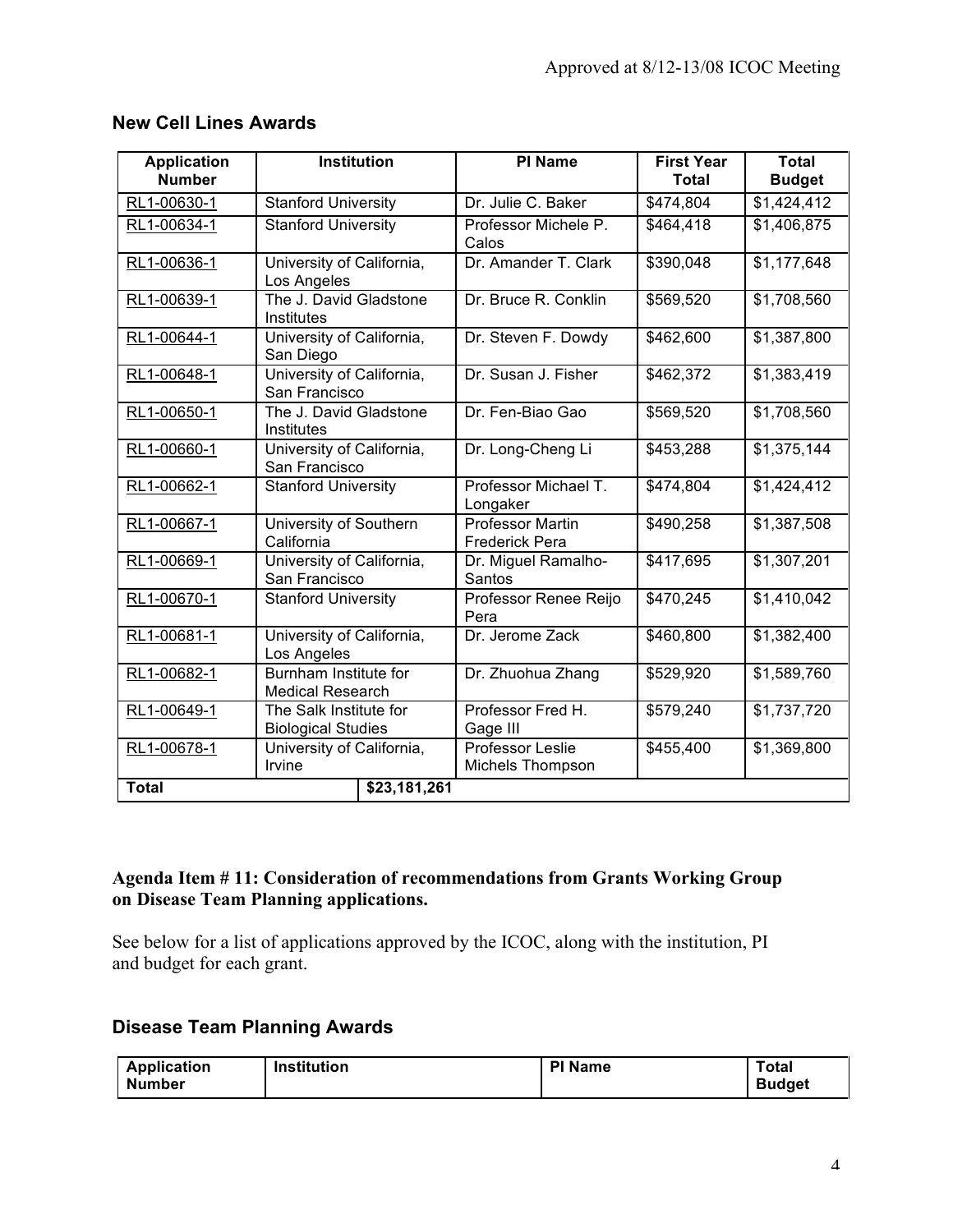| DT1-00652-1  | University of California, San<br>Francisco          |             | Dr. Jeffrey Allen Bluestone               | \$55,000 |
|--------------|-----------------------------------------------------|-------------|-------------------------------------------|----------|
| DT1-00653-1  | University of Southern California                   |             | Dr. David Timothy<br>Woodley              | \$42,574 |
| DT1-00656-1  | University of California, San<br>Francisco          |             | Dr. Jeffrey Charles Lotz                  | \$55,000 |
| DT1-00657-1  | University of Southern California                   |             | Dr. Mark S Humayun                        | \$50,001 |
| DT1-00659-1  | The Salk Institute for Biological<br><b>Studies</b> |             | Samuel L. Pfaff                           | \$54,798 |
| DT1-00669-1  | University of California, Los Angeles               |             | Dr. Stanley Thomas<br>Carmichael          | \$44,792 |
| DT1-00671-1  | The J. David Gladstone Institutes                   |             | Dr. Deepak Srivastava                     | \$53,972 |
| DT1-00672-1  | Novocell, Inc.                                      |             | Dr. Emmanuel Edward<br>Baetge             | \$48,950 |
| DT1-00674-1  | <b>Stanford University</b>                          |             | Dr. Thomas A. Rando                       | \$52,650 |
| DT1-00675-1  | University of California, San Diego                 |             | Dr. Lawrence S. B.<br>Goldstein           | \$55,000 |
| DT1-00683-1  | University of California, Los Angeles               |             | Professor Irvin S.Y. Chen                 | \$52,500 |
| DT1-00688-1  | <b>Buck Institute for Age Research</b>              |             | Dr. Xianmin Zeng                          | \$55,000 |
| DT1-00690-1  | University of California, Irvine                    |             | Dr. Henry John Klassen                    | \$37,367 |
| DT1-00696-1  | Ludwig Institute for Cancer Research                |             | Dr. Webster K. Cavenee                    | \$55,000 |
| DT1-00697-1  | Children's Hospital Oakland                         |             | <b>Mark Walters</b>                       | \$55,000 |
| DT1-00698-1  | Cedars-Sinai Medical Center                         |             | Dr. Eduardo Marban                        | \$46,886 |
| DT1-00700-1  | University of California, Irvine                    |             | Leslie Michels Thompson                   | \$54,618 |
| DT1-00701-1  | <b>Children's Hospital of Los Angeles</b>           |             | Donald Kohn                               | \$33,110 |
| DT1-00704-1  | Burnham Institute for Medical<br>Research           |             | Professor Mark Mercola                    | \$53,150 |
| DT1-00708-1  | Beckman Research Institute of the<br>City of Hope   |             | Professor Michael Edward<br><b>Barish</b> | \$55,000 |
| DT1-00709-1  | University of California, San Diego                 |             | Dr. Dennis Carson                         | \$55,000 |
| DT1-00710-1  | <b>Stanford University</b>                          |             | Dr. Robert C. Robbins                     | \$55,000 |
| <b>TOTAL</b> |                                                     | \$1,120,368 |                                           |          |
|              |                                                     |             |                                           |          |

# **Agenda item # 12: Closed Session on Personnel and Agenda Item # 13: Report Back From Closed Session**

#### **Motion:**

• Mr. Goldberg moved for approval of the hiring of Dr. John Robson as CIRM's Vice-President for Operations at a salary of \$310,00 a year with a relocation allowance of \$60,000 payable over a four year period and an actual moving expense allowance of up to \$23,000, along with a severance agreement to pay Dr. Robson \$150,000 severance if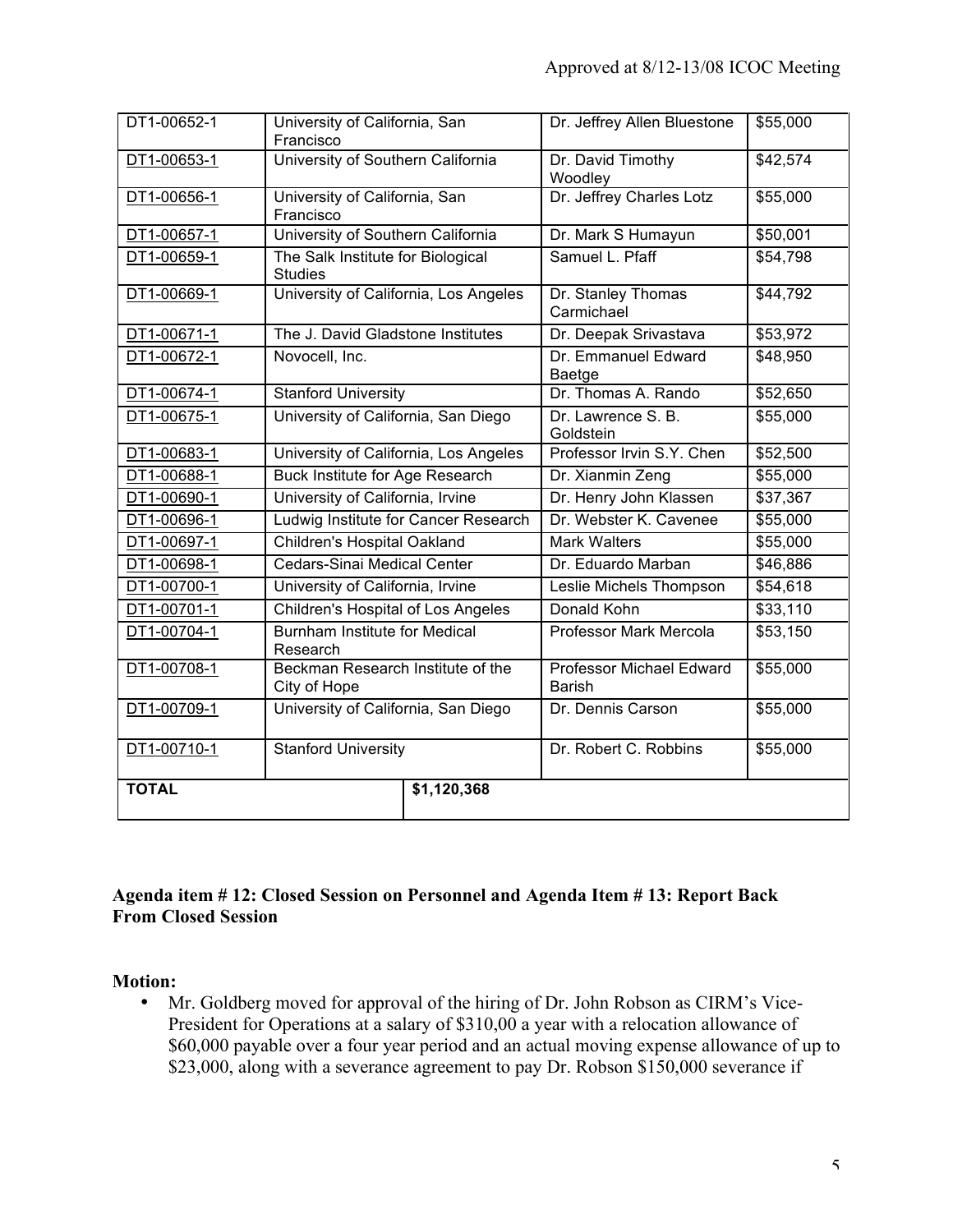CIRM terminates his position without cause within 60 months of the start date, in lieu of pension benefits otherwise accrued.

• Mr. Roth seconded the motion.

#### **Vote:**

The ICOC, by voice vote, approved hire of Dr. John Robson under the terms described above.

### **Agenda Item # 14: Continuation of consideration of recommendations from Grants Working Group on New Cell Lines and Disease Team Planning applications.**

# **(SEE AGENDA ITEMS 10 and 11)**

### **Agenda Item # 15: Consideration of concept plan for Translational I RFA.**

#### **Motion:**

- Ms. Lansing moved for approval of the concept plan, with the agreement to reconcile the principles in discussion by the ICOC RFA Task Force and CIRM staff members, and which principles will be brought to the ICOC for approval at its next meeting.
- Dr. Hawgood seconded the motion.

#### **Vote:**

The ICOC, by voice vote, approved this motion, approving the concept plan with the agreement to reconcile certain aspects of it with the final result of the work done by the ICOC RFA Task Force.

#### **Agenda Item #16: Consideration of CIRM 2008-2009 Budget.**

#### **Motion:**

- Mr. Goldberg moved for approval of the 2008-2009 Budget as presented by CIRM Finance Officer Margaret Ferguson, with one adjustment to reflect the salary and relocation costs for newly approved hire Dr. John Robson at Vice-President for Operations.
- Dr. Bryant seconded the motion.

#### **Vote:**

• The ICOC, by voice vote, approved the 2008-2009 CIRM Budget.

To view the budget as approved, please see this URL: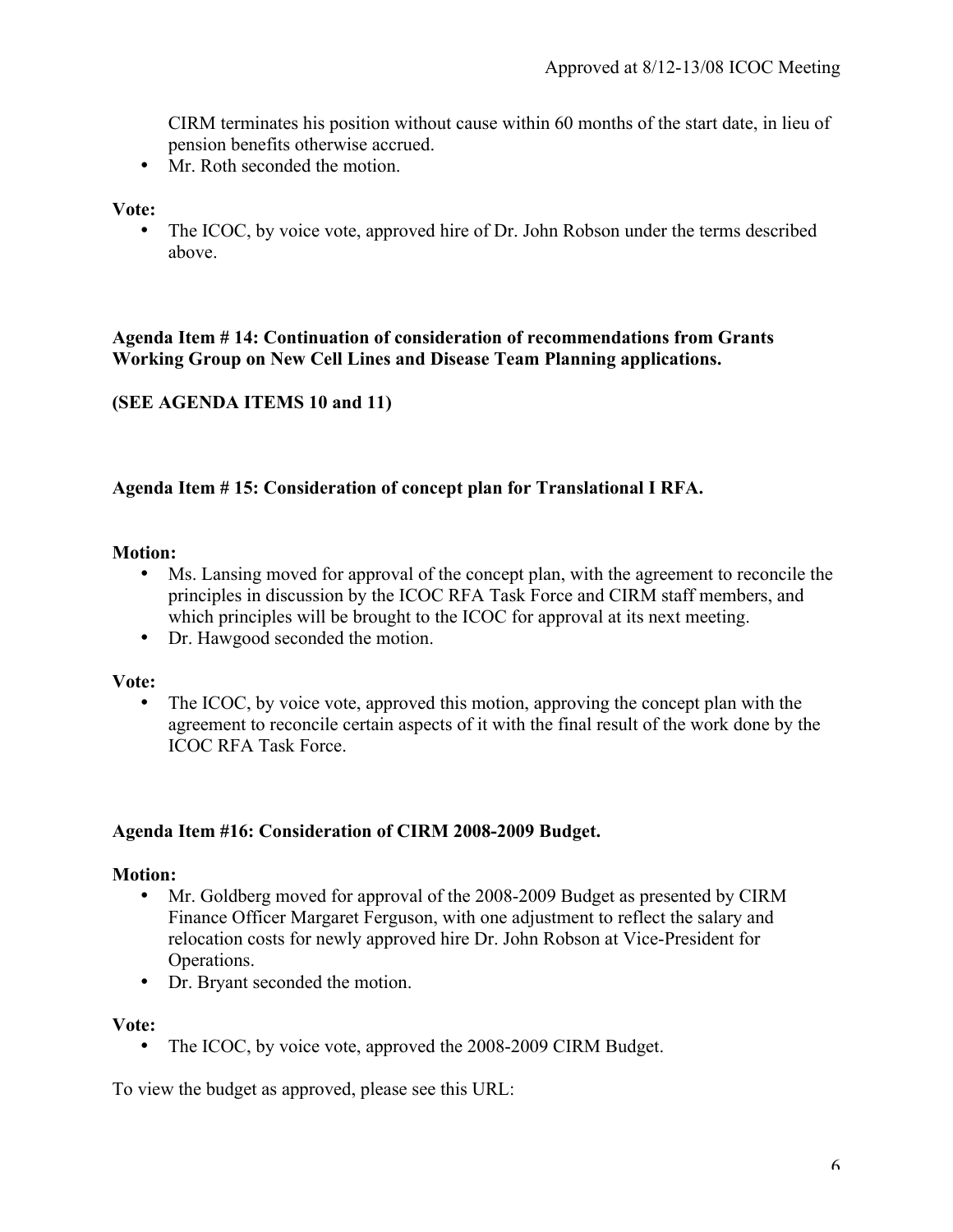http://www.cirm.ca.gov/meetings/pdf/2008/062608\_item\_16.pdf

## **Agenda Item # 17: Consideration of creation of International Subcommittee and appointments to the subcommittee. (This item is deferred from October 2007 ICOC meeting.)**

This item was discussed briefly, having been skipped over to make time for other items. A few ICOC members volunteered to serve on this subcommittee. More work will be done on forming this subcommittee before it begins its work.

# **Agenda Item # 18: Consideration of Interim Regulation on the definition of "California Supplier."**

This item was not considered at this meeting, though there was some public comment made and also a brief discussion of CIRM's extensive work on this, including the work of the ICOC task force working on this matter and also CIRM discussions with the staff of State Assembly Member Mullin, whose bill AB 2381 is on the same topic. More work will be done on this topic and it will be addressed by the ICOC at a meeting in the near future.

# **Agenda Item # 19: Consideration of recommendations on RFA applicant policies.**

This item was not considered at this meeting, and will be brought to the ICOC at its next meeting.

# **Agenda Item # 20: Consideration of administrative support services for board members.**

This item was not considered at this meeting.

## **Agenda Item # 21: Consideration of President's proposal to initiate regulatory process for amending Grants Administration Policy for Academic and Non-Profit Institutions.**

#### **Motion:**

- Dr. Price moved for approval of this proposal.
- Dr. Rome seconded the motion.

#### **Vote:**

• The ICOC, by voice vote,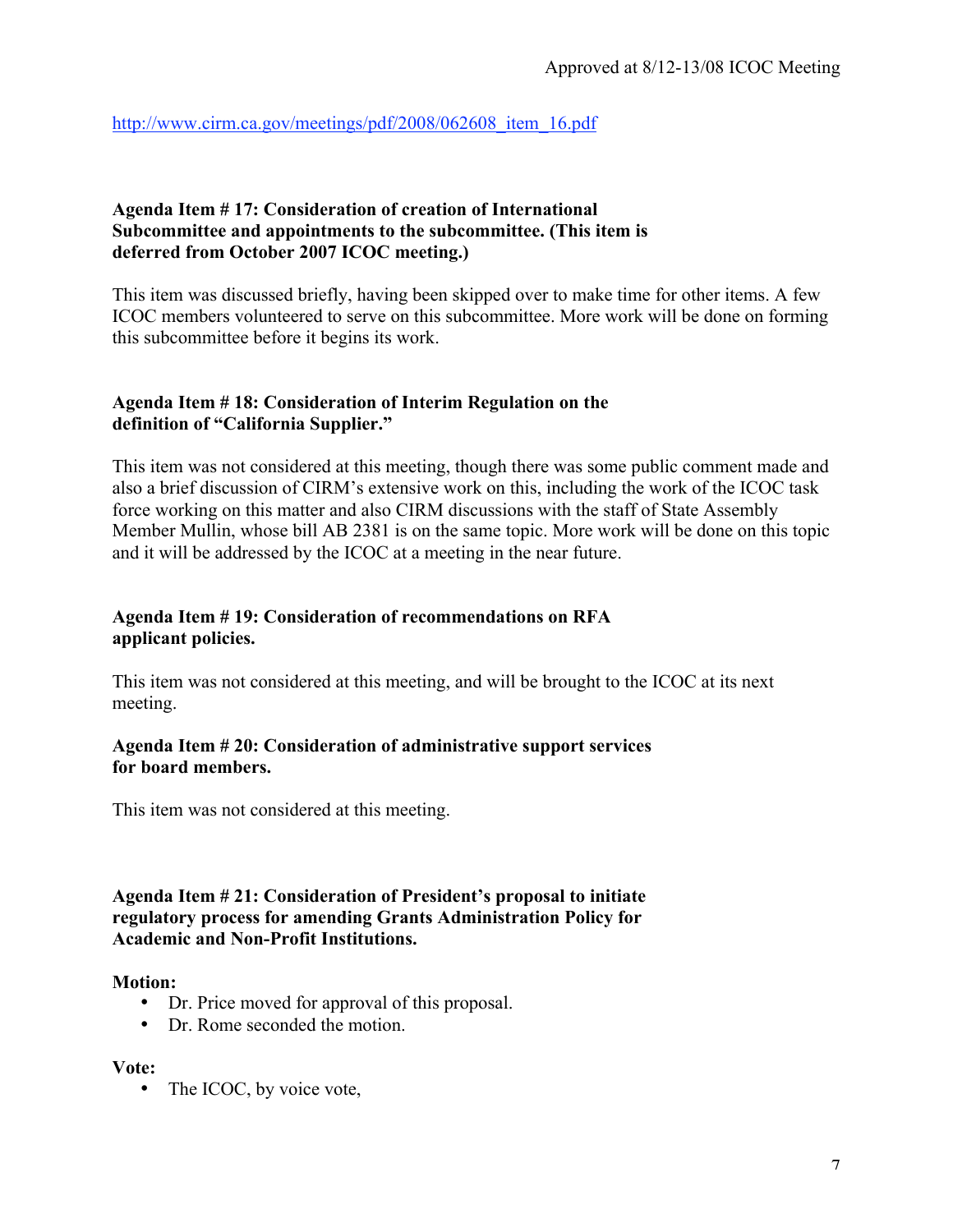**Agenda Item # 22: Consideration of report and recommendations from Legislative Subcommittee, including but not limited to, state legislation including AB 2381 (Mullin); SB 1565 (Kuehl and Runner), and AB 2663 (Dymally) and AB 2296 (Mullin), and federal legislation including S.5 and H.3 (Stem Cell Research Enhancement Act of 2007).**

# **Motion:**

- Mr. Roth moved that the ICOC oppose SB 1565 / Kuehl on the ground that it does not enhance anything at CIRM, and with the amendment to the motion that the ICOC delegates to the ICOC Legislative Subcommittee the authority to act on the board's behalf in the interim between board meetings.
- Dr. Price seconded the motion.

#### **Vote:**

• The ICOC, by voice vote, approved this motion to opposed SB 1565 on the grounds it does not enhance anything at CIRM, and to delegate to the Legislative Subcommittee of the ICOC Subcommittee the authority to act on the board's behalf in the interim between board meetings.

# **Agenda Item # 23: Consideration of amendments to bylaws for Grants Working Group.**

#### **Motion:**

- Dr. Bryant moved to approve the amendments to the bylaws of the Grants Working Group.
- Dr. Penhoet seconded the motion.

#### **Vote:**

• The ICOC, by voice vote, approved the amendments to the bylaws of the Grants Working Group.

To view the amendments as approved, see this URL: http://www.cirm.ca.gov/meetings/pdf/2008/062608 item\_23.pdf

### **Agenda Item # 24: Consideration of issues affecting CIRM Major Facilities Grants.**

This item was not considered at this meeting.